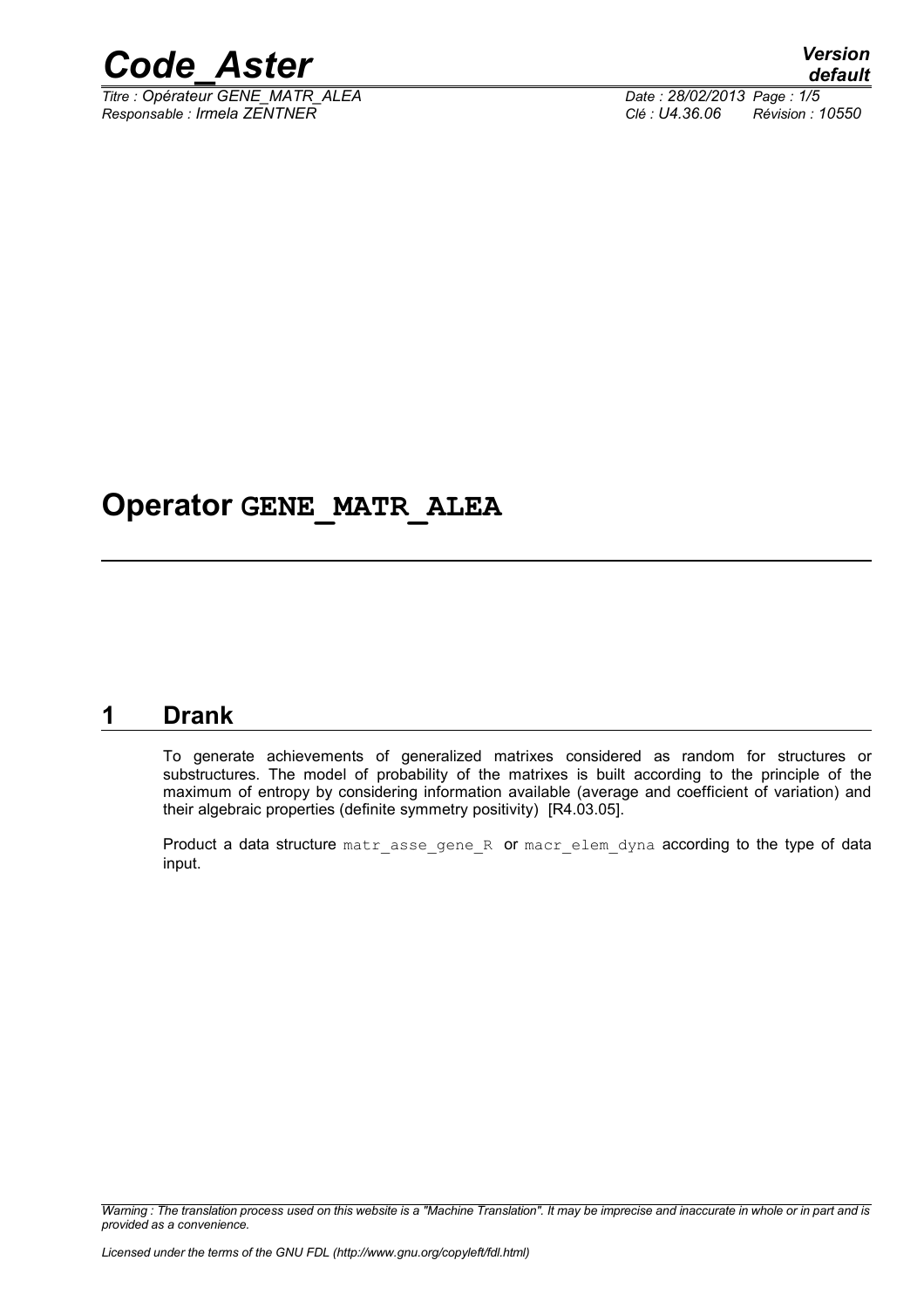# *Code\_Aster Version*

*Titre : Opérateur GENE\_MATR\_ALEA Date : 28/02/2013 Page : 2/5 Responsable : Irmela ZENTNER Clé : U4.36.06 Révision : 10550*

# *default*

## **2 Syntax**

| [ macr elem dyna ] / [ matr asse gene R ] = GENE MATR ALEA        |                      |                                |
|-------------------------------------------------------------------|----------------------|--------------------------------|
| $\sqrt{2}$                                                        |                      | [matr asse gene R]             |
| $\Diamond$ COEF VAR =/delta                                       | /0.1                 | [R]<br>[DEFAULT]               |
| / MATR MOYEN = moyenne                                            |                      | [macr elem dyna]               |
| ◊COEF VAR RIGI                                                    | $=$ /delta R<br>/0.1 | $\lceil R \rceil$<br>[DEFAULT] |
| $\Diamond$ COEF VAR MASS =/delta M                                | $\sqrt{0}$ .         | [R]<br>[DEFAULT]               |
| $\Diamond$ COEF VAR AMOR =/DELTA C                                | $\sqrt{0}$ .         | [R]<br>[DEFAULT]               |
| VINIT ALEA=ni                                                     |                      | $[1]$                          |
| )                                                                 |                      |                                |
| So average = [matr asse gene R] then [matr asse gene R] = So      |                      |                                |
| average GENE MATR ALEA = [macr elem dyna] then [macr elem dyna] = |                      |                                |

GENE\_MATR\_ALEA

*Warning : The translation process used on this website is a "Machine Translation". It may be imprecise and inaccurate in whole or in part and is provided as a convenience.*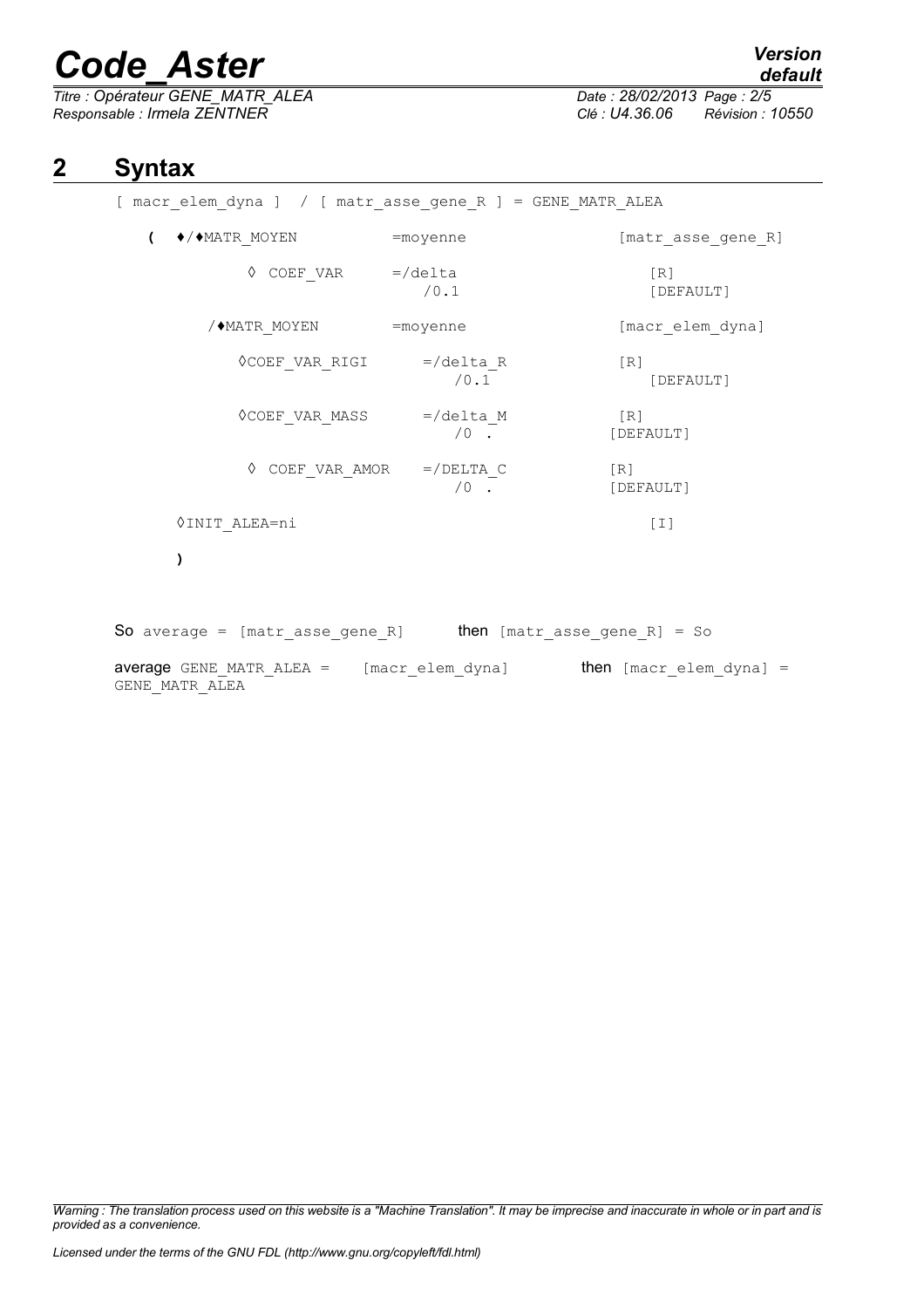# *Code\_Aster Version*

*Titre : Opérateur GENE\_MATR\_ALEA Date : 28/02/2013 Page : 3/5 Responsable : Irmela ZENTNER Clé : U4.36.06 Révision : 10550*

### **3 Operands**

With or without substructuring, this operator consists in fine generating achievements of one or more noted random matrixes in a generic way  $[A]$ .  $[A]$  is a random variable with value in all the positive definite real matrixes of dimension  $(n, n)$  whose model is parameterized by its mean value [A] and its scatter coefficient IR4.03.05].

#### **3.1 Key word MATR\_MOYEN**

 $***MATR**$  MOYEN = average

average indicates the average matrix  $[A]$  of the random matrix  $[A]$ .

So average is of type [matr asse gene R], then  $\lfloor A \rfloor$  is obtained by projection of an average matrix assembled of the average model to the finite elements on a given number of eigen modes of the dynamic system (operator PROJ BASE for example  $\left[\underline{A}\right]$ ). The achievements of [**A**] generated by GENE\_MATR\_ALEA can thus be generalized mass matrixes, stiffness or damping.

#### **Caution:**

*The average* matrix [ *A*] *must be stored in mode of full storage (operator NUME\_DDL\_GENE , key word STOCKAGE=' PLEIN' or operator PROJ\_BASE , key word PROFIL=' PLEIN' .).*

So average is of type [macr\_elem\_dyna] (substructuring), then  $\left[\underline{A}\right]$  is a concept containing the stiffness matrixes, of mass and possibly of damping projected on modal base of the substructure supplemented by the matrixes of connection of the interfaces, of the average model.

### **3.2 Key word COEF\_VAR**

• COEF VAR =/delta

/0.1 [DEFAULT]

This key word informs the parameter  $\delta$  of control of the dispersion of the random generalized matrix  $|\mathbf{A}|$  which can be of mass, stiffness or dissipation. This coefficient of variation  $\delta$  is defined by:

$$
\delta = \sqrt{\frac{(n+1)\cdot ||A||_F^2}{tr(A)^2 + tr(A^2)}} \times \sqrt{\frac{E\left[\| [\mathbf{A}] - [A] \|_F^2\right]^{1/2}}{\| [A] \|_F^2}}
$$

with:

1) 
$$
\| [A] \|_F = (tr\{ [A] [A]^T \})^{1/2}
$$
  
2) *n* the dimension of  $[A]$   
3) 
$$
\sqrt{\frac{E\left[ \| [A] - [A] \|_F^2 \right]^{1/2}}{\| [A] \|_F^2}}
$$
 the scatter coefficient of the matrix  $[A]$ 

*Warning : The translation process used on this website is a "Machine Translation". It may be imprecise and inaccurate in whole or in part and is provided as a convenience.*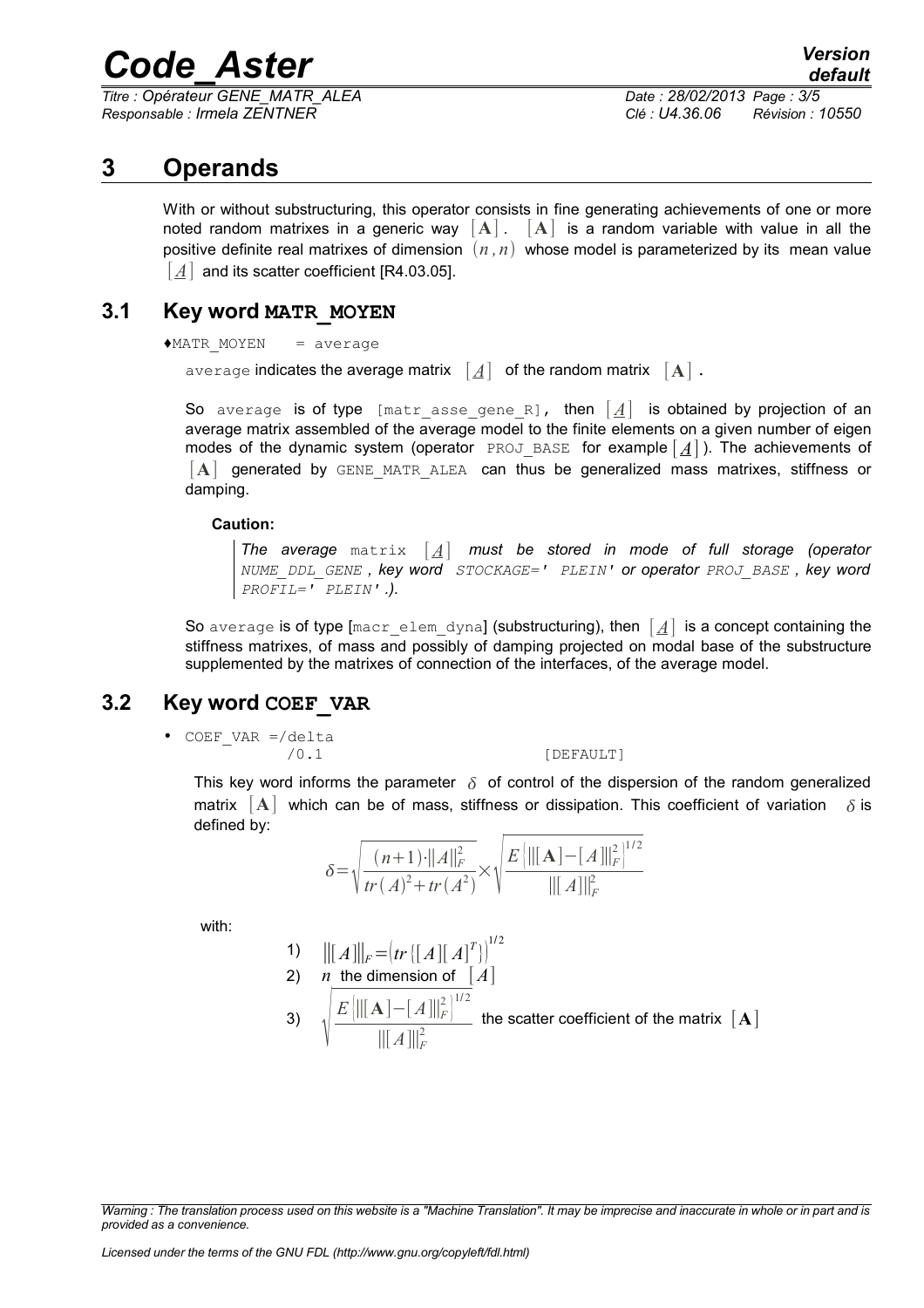**Code Aster** *Version* 

*Responsable : Irmela ZENTNER Clé : U4.36.06 Révision : 10550*

*default Titre : Opérateur GENE\_MATR\_ALEA Date : 28/02/2013 Page : 4/5*

 $\delta$  can also be written:

$$
\delta {=} \left\{ \frac{E\left\| \left[ \mathbf{G}_A \right] {-} [\mathbf{G}_A] \right\|_F^2}{\left\| \left[ \mathbf{G}_A \right] \right\|_F^2} \right\}
$$

with  $\left[\,L_{\scriptscriptstyle A}\right]\,$  the lower triangular matrix resulting from the factorization of Cholesky  $\mathbb{E}\left[ \left[ \underline{A} \right] = \left[ \underline{L}_A \right]^T \left[ \underline{G}_A \right] \left[ \underline{L}_A \right]$  of the average matrix  $\ E\left[ \left[ \mathbf{A} \right] \right] = \left[ \underline{A} \right]$  .

One must have (cf [R4.03.05]):

$$
0 < \delta_{A} < \sqrt{\frac{n_0 + 1}{n_0 + 5}} ,
$$

where  $n_0 \in \mathbb{N}$  is a constant of the probabilistic model selected so that  $n_0 \leq n$ .

COEF VAR RIGI =/delta\_R [R] /0.1 [DEFAULT]

This key word substructure informs  $\|\delta_{R}\|$  the parameter of control of the dispersion of the random matrix of stiffness of one. This coefficient of variation is defined in a way identical to the definition given for key word COEF VAR.

 $COEF_VAR_MASS$  =/DELTA\_M  $(0)$ <br>(0) [DEFAULT]

This key word substructure informs  $\delta_M$  the parameter of control of the dispersion of the random matrix of mass of one. This coefficient of variation is defined in a way identical to the definition given for key word COEF VAR.

• COEF VAR AMOR =/DELTA C [R] /0 . [DEFAULT]

This key word substructure informs  $\|\delta_{C}\|$  the parameter of control of the dispersion of the random matrix of dissipation of one. This coefficient of variation is defined in a way identical to the definition given for key word COEF VAR.

### **3.3 Operand INIT\_ALEA**

◊INIT\_ALEA=ni [I]

Causes the initialization with its  $pi$  - ième term of the continuation of pseudo-random numbers used for the generation of the matrixes.

If key word INIT ALEA is absent, the terms used of the continuation are those immediately consecutive with those already used. If no term were still used, the continuation is initialized in its first term.

#### **Recommendation:**

A less than one particular use, it is advised not to inform key word INIT ALEA in the *operators according to: GENE\_FONC\_ALEA*, *GENE\_VARI\_ALEA and GENE\_MATR\_ALEA. In this case, with the first call to the one of these operators, the continuation of pseudorandom numbers is initialized in its first term. The omission of key word* INIT ALEA *to each call of these operators in the command file guarantees the statistical independence of the pseudo-random numbers used.*

*Warning : The translation process used on this website is a "Machine Translation". It may be imprecise and inaccurate in whole or in part and is provided as a convenience.*